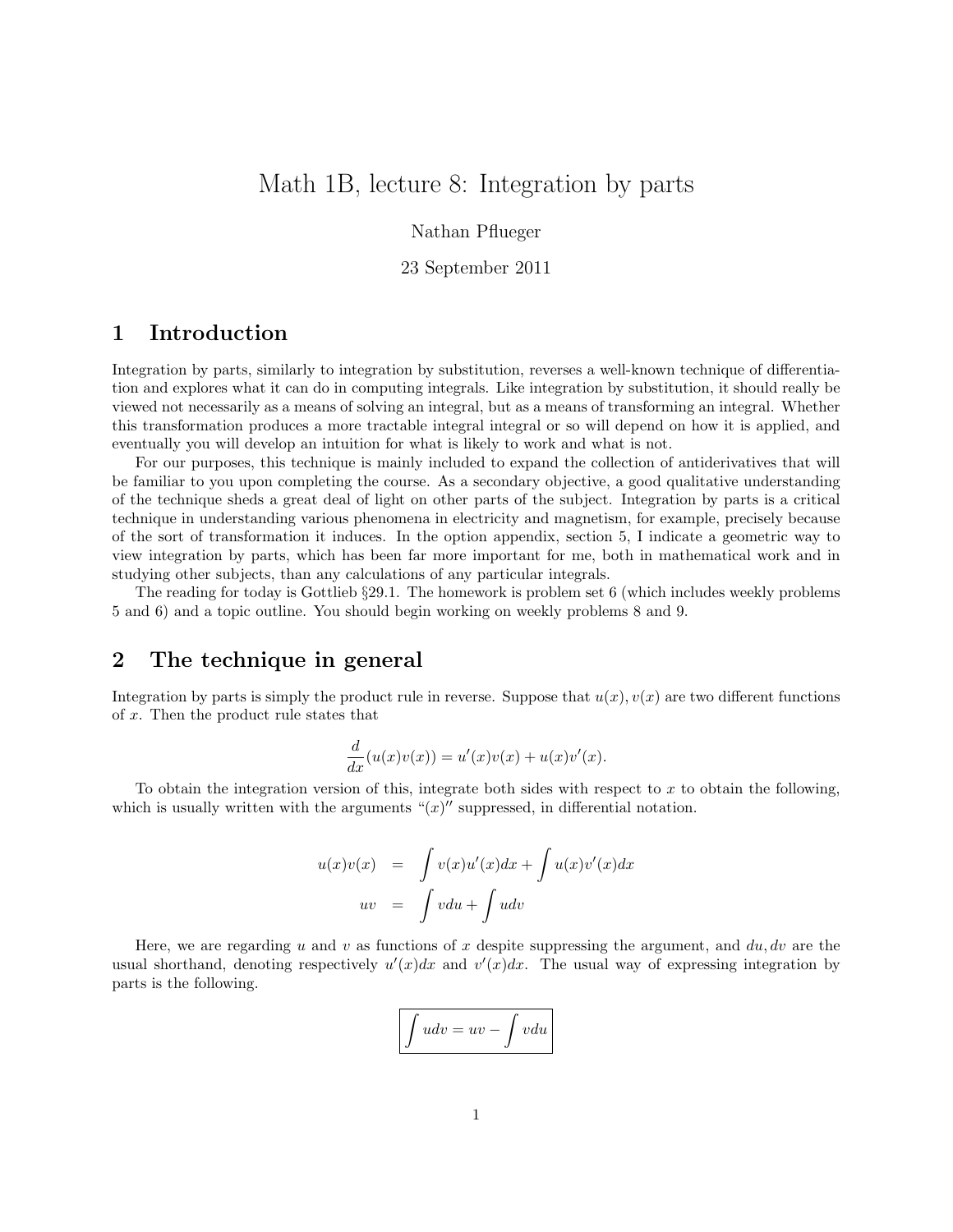Integration by parts may be understood as follows: it transforms an integral by differentiating one part and integrating another part. This explains the transition from  $\int u dv$  to  $\int v du$ . The minus sign and the term uv are by-products of this transition. The reason to perform this transformation is usually that the integral  $\int vdu$  is somehow easier than the original, but there may be other reasons, which are illustrated in the examples.

Integration by parts is most likely to help in situations where u becomes much simpler upon differentiation. This is especially true if it is a polynomial. Other good candidates are exponential functions, sines, and cosines.

Often, it is necessary to perform integration by parts multiple times. This is especially the case when  $u$ is a polynomial (such as  $x^2$ ). There is a systematic way to do this and keep track of all the signs, which is described in section 4.

#### 2.1 Definite integrals

To evaluate definite integrals, you can either compute the indefinite integral and then plug in limits, or you can track the limits of integration as you go. For the second option, you will end up with an expression like the following.

$$
\int_{a}^{b} u(x)v'(x)dx = [u(x)v(x)]_{a}^{b} - \int_{a}^{b} v(x)u'(x)dx
$$

Alternative, if you wish to evaluate the integral  $\int vdu$  with respect to the variable u, rather than x, the following is also valid. Since I am now suppressing the arguments " $(x)$ ", it is necessary to specify which variable is going from a go b explicitly in the subscripts and superscripts.

$$
\int_{x=a}^{x=b} u dv = [uv]_{x=a}^{x=b} - \int_{x=a}^{x=b} v du
$$

$$
= [uv]_{x=a}^{x=b} - \int_{u(a)}^{u(b)} v du
$$

In the second line, I have converted the limits of integration from values of x to values of  $u$ . This will only be a useful thing to do if v can be written as a function of u, and thus the second integral written as an integral with respect to u. For an example of where this can be done, see examples 3.5 and 3.9. This is also a useful viewpoint in the optional appendices 5 and 6.

#### 3 Examples

The following examples consist of the exempts on the worksheet that I used in class, with the exception of 3.3, which I have added after the fact, and the ninth example from the handout, which now comprises the optional section 6.

Example 3.1.  $\int xe^x dx$ 

This is a typical case: the  $e^x$  is easy to integrate, and the x will become simpler if it is differentiated.

$$
\int xe^x dx \qquad u = x, \ v = e^x dx
$$

$$
du = dx, \ v = e^x
$$

$$
= xe^x - \int e^x dx
$$

$$
= xe^x - e^x + C
$$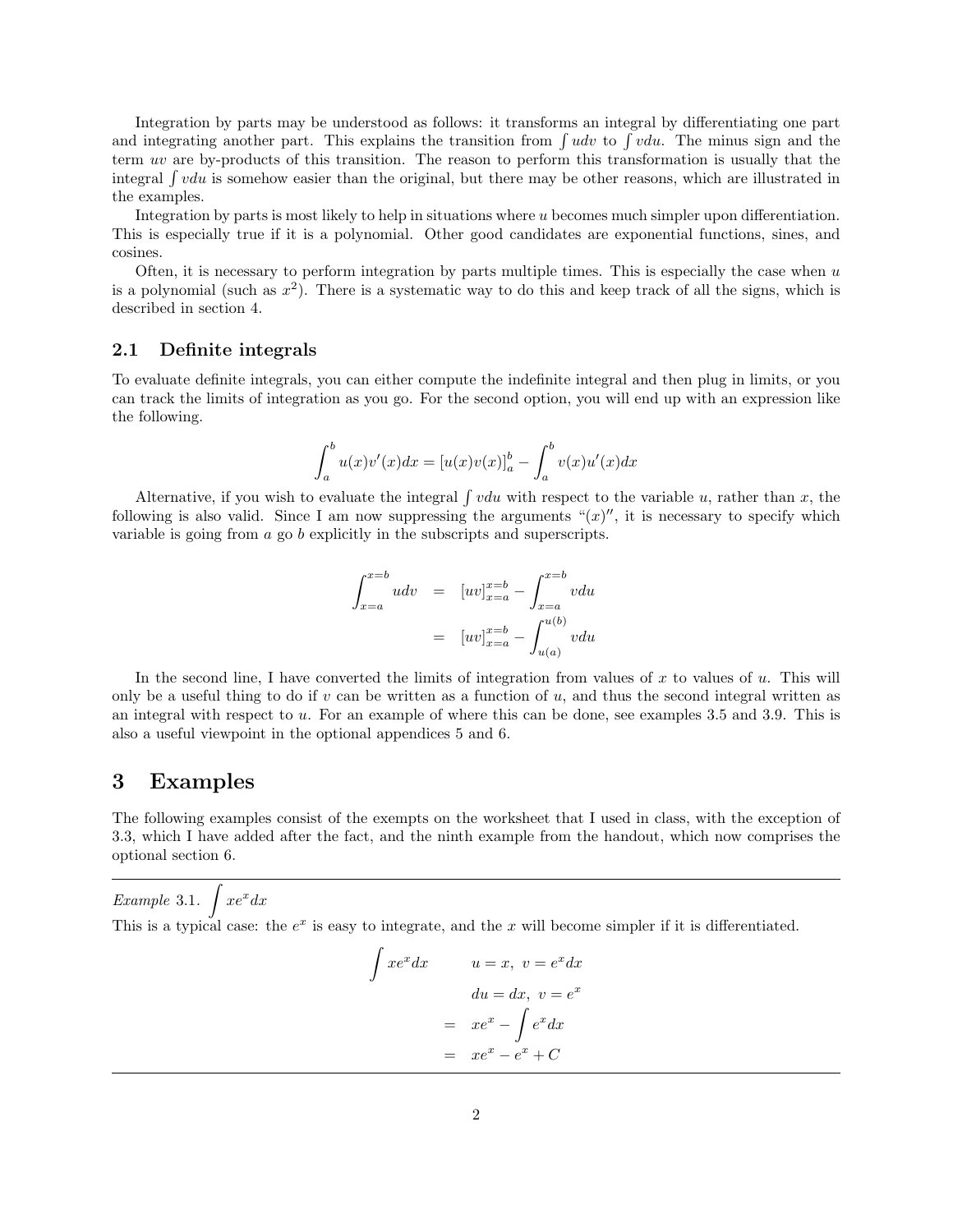Example 3.2.  $\int_{0}^{\pi/2}$ 0  $x \cos x dx$ This is very similar to the example 3.1.

$$
\int_0^{\pi/2} x \cos x dx \qquad u = x, \ dv = \cos x dx
$$

$$
du = dx, \ v = \sin x
$$

$$
= [x \sin x]_0^{\pi/2} - \int_0^{\pi/2} \sin x dx
$$

$$
= \frac{\pi}{2} - [-\cos x]_0^{\pi/2}
$$

$$
= \frac{\pi}{2} - 1
$$

Example 3.3.  $\int e^x \sin x dx$ 

This is a canonical example of a situation where integration by parts makes the integral no simpler, but accomplishes a curious swindle: it creates an equation from which the integral can be found. It order to achieve this swindle, integration by parts must be performed twice in a row.

$$
\int e^x \sin x dx \qquad u = \sin x, \ dv = e^x dx
$$
  
\n
$$
du = \cos x dx, \ v = e^x
$$
  
\n
$$
= e^x \sin x - \int e^x \cos x dx
$$
  
\n
$$
u = \cos x, \ dv = e^x dx
$$
  
\n
$$
du = -\sin x, \ v = e^x
$$
  
\n
$$
= e^x \sin x - e^x \cos x + \int e^x (-\sin x) dx
$$
  
\n
$$
= e^x \sin x - e^x \cos x - \int e^x \sin x dx
$$

Now, since the same indefinite integral appears on both sides, we can move it all to the left and solve for it. Notice that because all indefinite integrals have an implicit " $+ C''$ , once we move all indefinite integrals from the right side, we must include this term on the right.

$$
2 \int e^x \sin x dx = e^x \sin x - e^x \cos x + C
$$

$$
\int e^x \sin x dx = \frac{1}{2} (e^x \sin x - e^x \cos x + C)
$$

Since  $\frac{1}{2}C$  and C could equally well be the arbitrary constants, this can be written also as

$$
\int e^x \sin x dx = \frac{1}{2} e^x (\sin x - \cos x) + C
$$

Example 3.4.  $\int \sin^2 x dx$ 

We evaluated this integral in the previous class using the double-angle formula for cosine. However, just to illustrate the fact that the same integral can often be done multiple ways, here is a way to do it using integration by parts (and also a version of the swindle used in the previous example).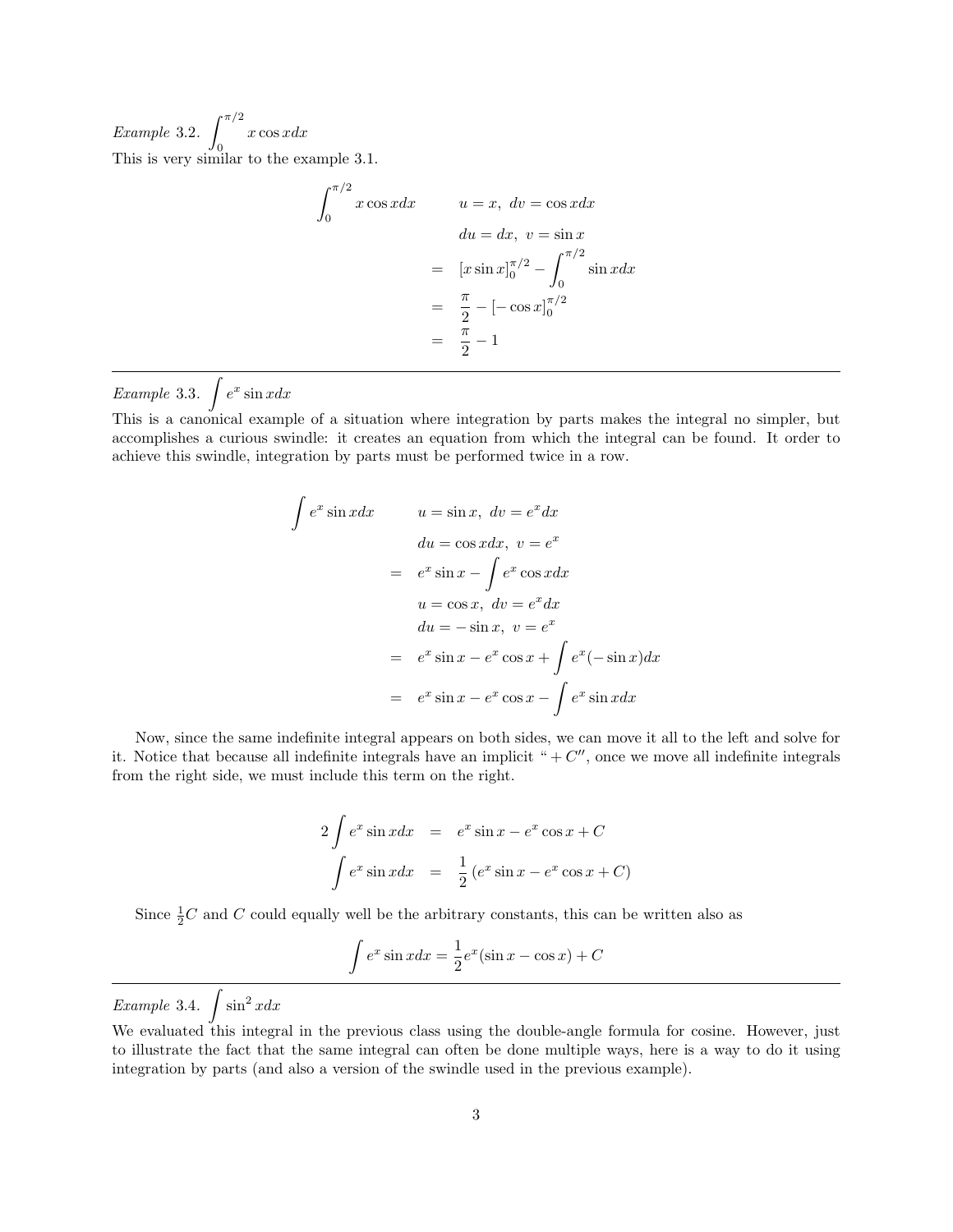$$
\int \sin^2 x dx \qquad u = \sin x, \ dv = \sin x dx
$$
  
\n
$$
du = \cos x dx, \ v = -\cos x
$$
  
\n
$$
= -\sin x \cos x - \int (-\cos x)(\cos x) dx
$$
  
\n
$$
= -\sin x \cos x + \int \cos^2 x dx
$$
  
\n
$$
= -\sin x \cos x + \int (1 - \sin^2 x) dx
$$
  
\n
$$
= -\sin x \cos x + \int dx - \int \sin^2 x dx
$$
  
\n
$$
= -\sin x \cos x + x - \int \sin^2 x dx
$$
  
\n
$$
2 \int \sin^2 x dx \qquad = -\sin x \cos x + x + C
$$
  
\n
$$
\int \sin^2 x dx \qquad = -\frac{1}{2} \sin x \cos x + \frac{1}{2} x + C
$$

Have we obtained the same answer using this method as we did last time? At first blush, it appears that we have not. However, in fact this is the same answer; upon applying the identity  $sin(2x) = 2 sin x cos x$ , this answer is equal to  $-\frac{1}{4}\sin(2x) + \frac{1}{2}x + C$ , which is the answer obtained by the other method.

Example 3.5.  $\int^e$ 1  $ln x dx$ This integral is one of the classics of integration by parts. The idea behind it is the eliminate the logarithm by taking its derivative and producing the much simpler  $\frac{1}{x}$ . The price paid for this is the integral of dx which is simply  $x$ , and in fact this is quite a small price.

$$
\int_{1}^{e} \ln x dx \qquad u = \ln x, \ dv = dx
$$

$$
du = \frac{1}{x} dx, \ v = x
$$

$$
= [x \ln x]_{1}^{e} - \int_{1}^{e} x \cdot \frac{1}{x} dx
$$

$$
= [x \ln x]_{1}^{e} - \int_{1}^{e} dx
$$

$$
= [x \ln x - x]_{1}^{e}
$$

$$
= (e - e) - (0 - 1)
$$

$$
= 1
$$

Note that this is the same integral that we computed in an earlier class by means of "re-slicing," and finding the area under the curve  $y = \ln x$  by instead finding the area between the curves  $x = e$  and  $x = e^y$ , as an integral with respect to  $y$ . To see that what we were really doing in that example was integration by parts, consider this following alternative computation by integration by parts, where we write the second integral as an integral with respect to y.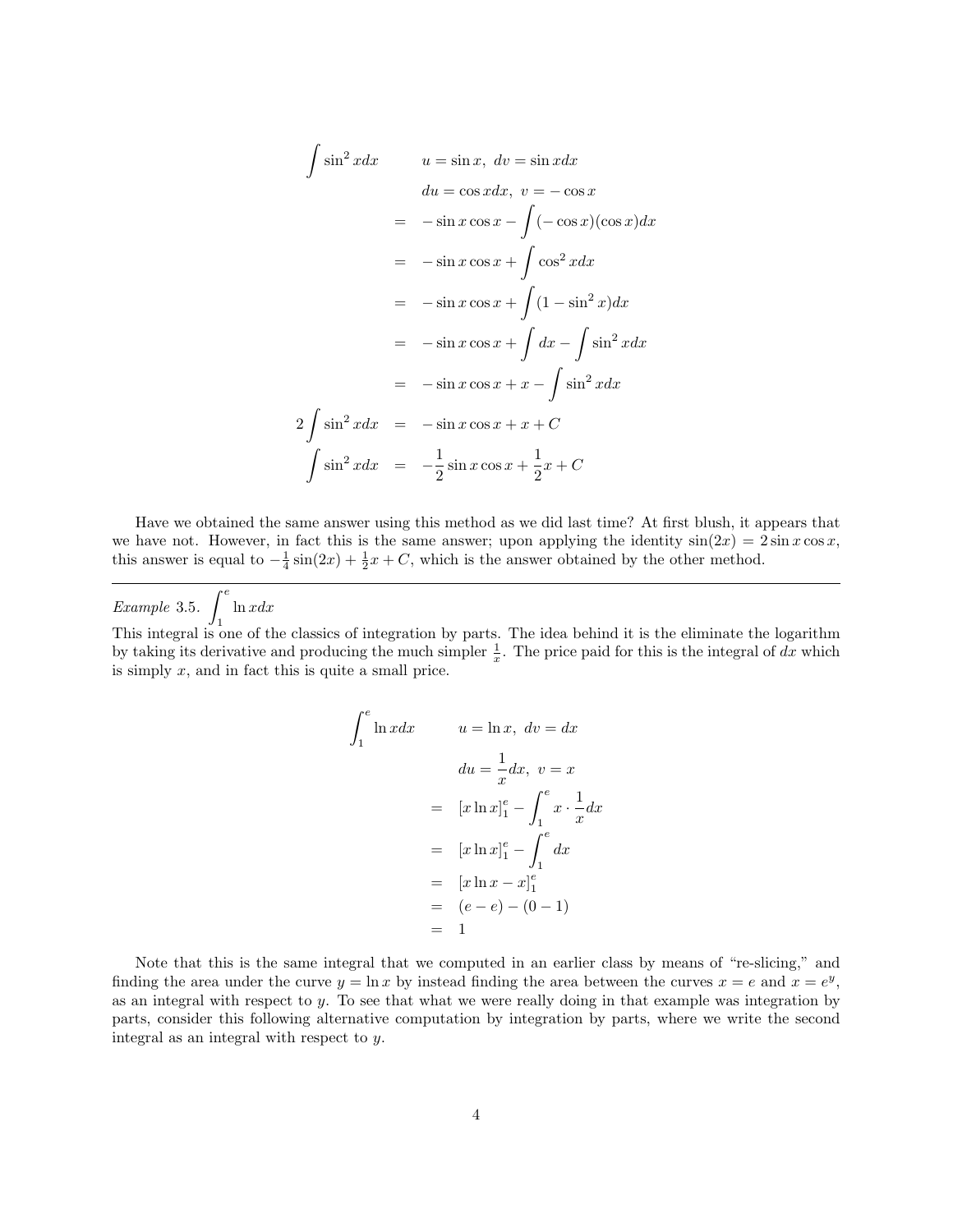Let 
$$
y = \ln x
$$
  
\n
$$
\int \ln x dx = \int y dx
$$
\n
$$
= xy - \int x dy
$$
\n
$$
= x \ln x - \int e^y dy
$$
\n
$$
= x \ln x - e^y + C
$$
\n
$$
= x \ln x - x + C
$$

Notice that the only difference here is that the new integral created by the integration by parts is now evaluated as an integral with respect to y, rather than with respect to x. What integration by parts has done, essentially, is reverse the way that the integral is sliced, just as was done in the earlier computation.

Example 3.6. 1. 
$$
\int x^2 e^x dx
$$

$$
\int x^2 e^x dx
$$

$$
u = x^2, dv = e^x dx
$$

$$
du = 2x dx, v = e^x
$$

$$
= x^2 e^x - \int (2x) e^x dx
$$

$$
= x^2 e^x - 2 \int x e^x dx
$$

$$
= x^2 e^x - 2x e^x + 2e^x
$$

At the last stage, we have used the result of the first exercise.

2. 
$$
\int x^3 e^x dx
$$

$$
\int x^3 e^x dx \qquad u = x^3, \ dv = e^x dx
$$
  
\n
$$
du = 3x^2 dx, \ v = e^x
$$
  
\n
$$
= x^3 e^x - \int 3x^2 e^x dx
$$
  
\n
$$
= x^3 e^x - 3(x^2 e^x - 2xe^x + 2e^x) + C
$$
  
\n
$$
= e^x (x^3 - 3x^2 + 6x - 6) + C
$$

Here, again, we have used the result of the previous part. Note that in each case, the integral is transformed, by integration by parts, into the same integral, with a smaller exponent for  $x$ .

3.  $\int x^n e^x dx$ By using  $u = x^n$ ,  $dv = e^x dx$ , the following "reduction formula" is obtained.

$$
\int x^n e^x dx = x^n e^x - n \int x^{n-1} e^x dx
$$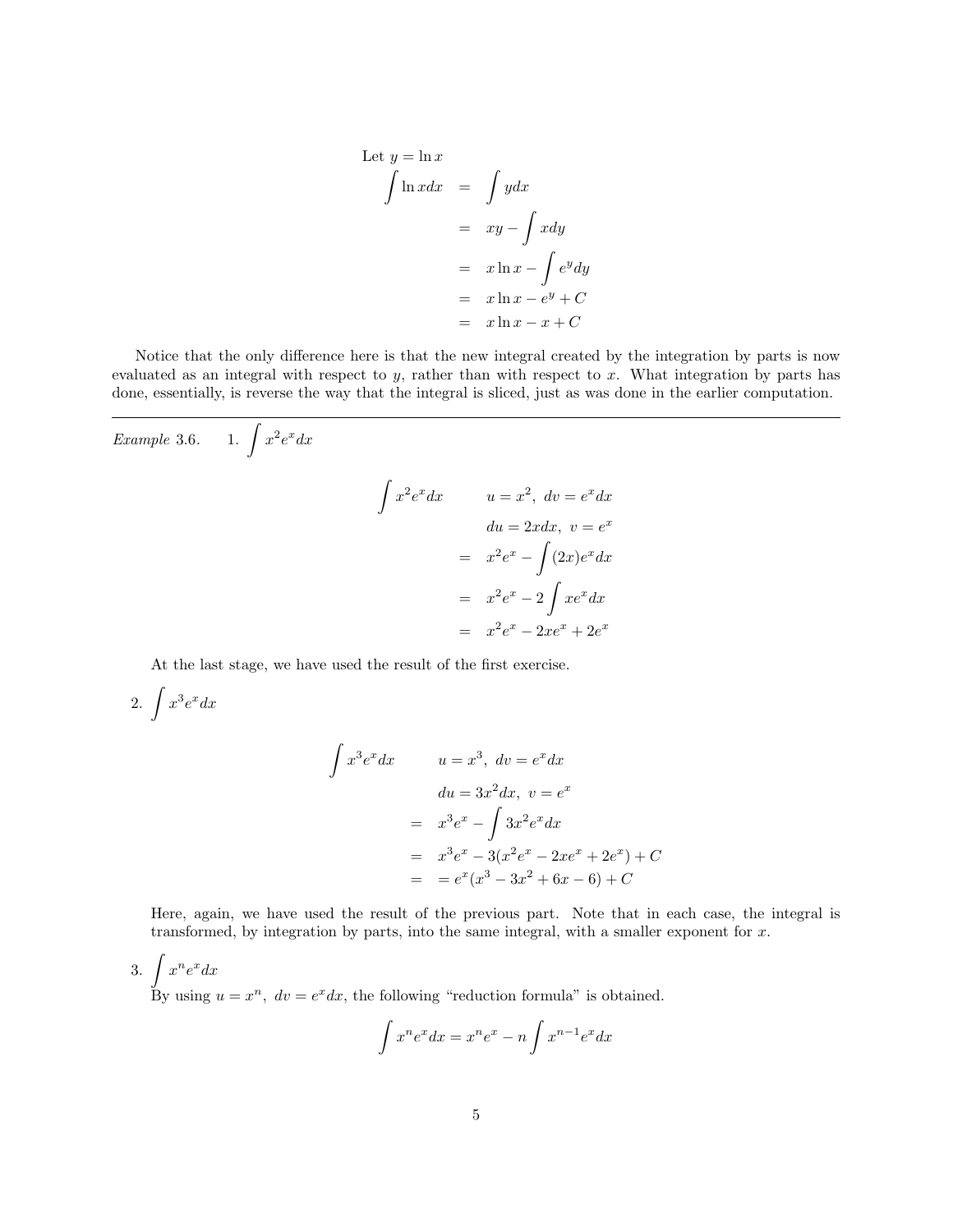By repeated application of this formula, any such integral can be calculated. The result may be written as follows.

$$
\int x^n e^x dx = e^x (x^n - nx^{n-1} + n(n-1)x^{n-2} - n(n-1)(n-2)x^{n-3} + \dots + (-1)^n (n!) + C
$$

 $Example~3.7.$ 1.  $\int x \ln x dx$ 

If  $\ln x$  is differentiated, then what remains will be only powers of x, so it seems most profitable to perform the substitution  $u = \ln x$ .

$$
\int x \ln x dx \qquad u = \ln x, \ dv = x dx
$$

$$
du = \frac{1}{x} dx, \ v = \frac{1}{2}x^2
$$

$$
= \frac{1}{2}x^2 \ln x - \int \frac{1}{2}x dx
$$

$$
= \frac{1}{2}x^2 \ln x - \frac{1}{4}x^2 + C
$$

2.  $\int x^n \ln x dx$ 

Try the same take as in the previous problem.

$$
\int x^n \ln x dx \qquad u = \ln x, \ dv = x^n dx
$$

$$
du = \frac{1}{x} dx, \ v = \frac{1}{n+1} x^{n+1}
$$

$$
= \frac{1}{n+1} x^{n+1} \ln x - \int \frac{1}{n+1} x^n dx
$$

$$
= \frac{1}{n+1} x^{n+1} \ln x - \frac{1}{(n+1)^2} x^{n+1} + C
$$

Example 3.8.  $\int (\ln x)^2 dx$ 

There are at least two approaches that will work here. One is to apply integration by parts immediately, using  $u = (\ln x)^2$ ,  $dv = dx$ . This will reduce the problem to integrating  $\ln x dx$ , which is an integral that is already known.

Another approach is to first perform a substation to eliminate the logarithm, as follows.

$$
\int (\ln x)^2 dx \qquad u = \ln x, \ du = \frac{1}{x} dx
$$

$$
= \int u^2 x du
$$

$$
= \int u^2 e^u du
$$

Now this has been transformed to the integral from the first part of example 3.6. Hence using the result of that example, the result is

$$
\int (\ln x)^2 dx = e^u(u^2 - 2u + 2) + C
$$
  
=  $x((\ln x)^2 - 2\ln x + 2) + C$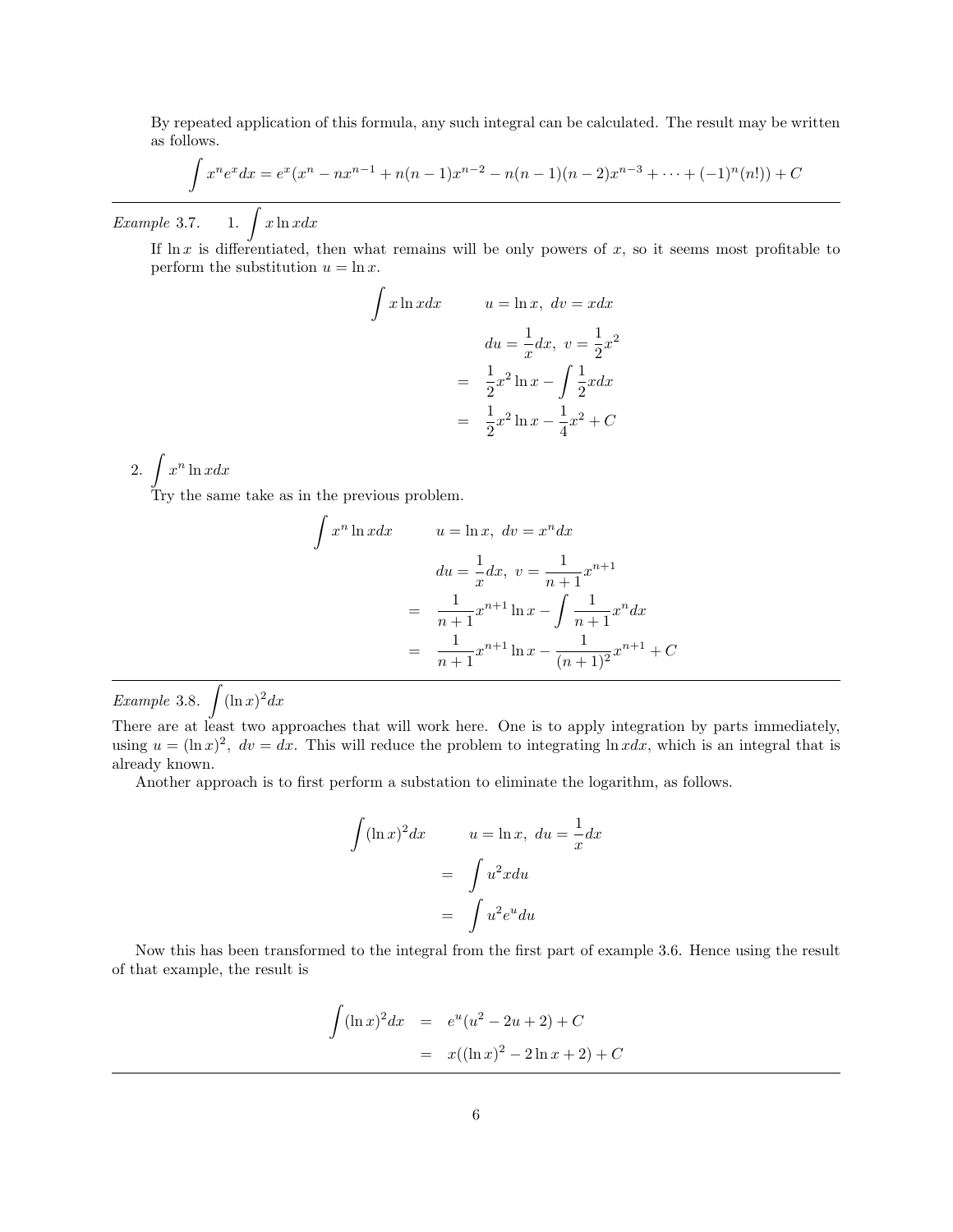Example 3.9.  $\int \tan^{-1} x dx$ 

This is another case where the derivative of the integrand is of a somewhat simpler form than the original integrand, so taking it for  $u$  will help.

$$
\int \tan^{-1} x dx \qquad u = \tan^{-1} x, \ dv = dx
$$

$$
du = \frac{1}{1+x^2} dx, \ v = x
$$

$$
= x \tan^{-1} x - \int \frac{x}{x^2 + 1} dx
$$

This new integral now can be evaluated by means of a substitution for  $x^2 + 1$ , yielding the following result.

$$
\int \tan^{-1} x = x \tan^{-1} x - \frac{1}{2} \ln |x^2 + 1| + C
$$

This integral, as well as that of  $\ln x$  and a number of others, fits into a general scheme which can be used to evaluate integrals of many inverses of well-understood functions. This is discusses in more detail in section 6.

#### 4 Tabular Integration

This section should be considered optional, although it may be useful in keeping track of notation while performing integrals assigned in this course.

Tabular integration is a useful bookkeeping scheme for performing integration by parts multiple times in a row. The basic technique is to split the integrand into to pieces, iteratively integrate one part and integrate the other, and arrange the results into a table. For example, consider  $\int x^2 e^{2x}$ . The integrand  $x^2 e^{2x}$  can be split into the two parts  $x^2$  and  $e^{2x}$ . Now differentiate  $x^2$  until it reaches 0, and meanwhile integrate  $e^{2x}$ repeatedly (omitting the  $+C$  terms in this case; the only thing that matters is that the derivative of each entry of the second column is equal to the function in the cell above it). The following table results.



I have indicated with arrows the direction in which differentiation is taking place. So the lett column was created by successive differentiation, and the right column by successive integration.

To obtain the indefinite integral from this table, draw slanted lines with alternating signs, take the product of the terms at the end of each arrow, with the sign on the arrow, and sum. The process is shown below.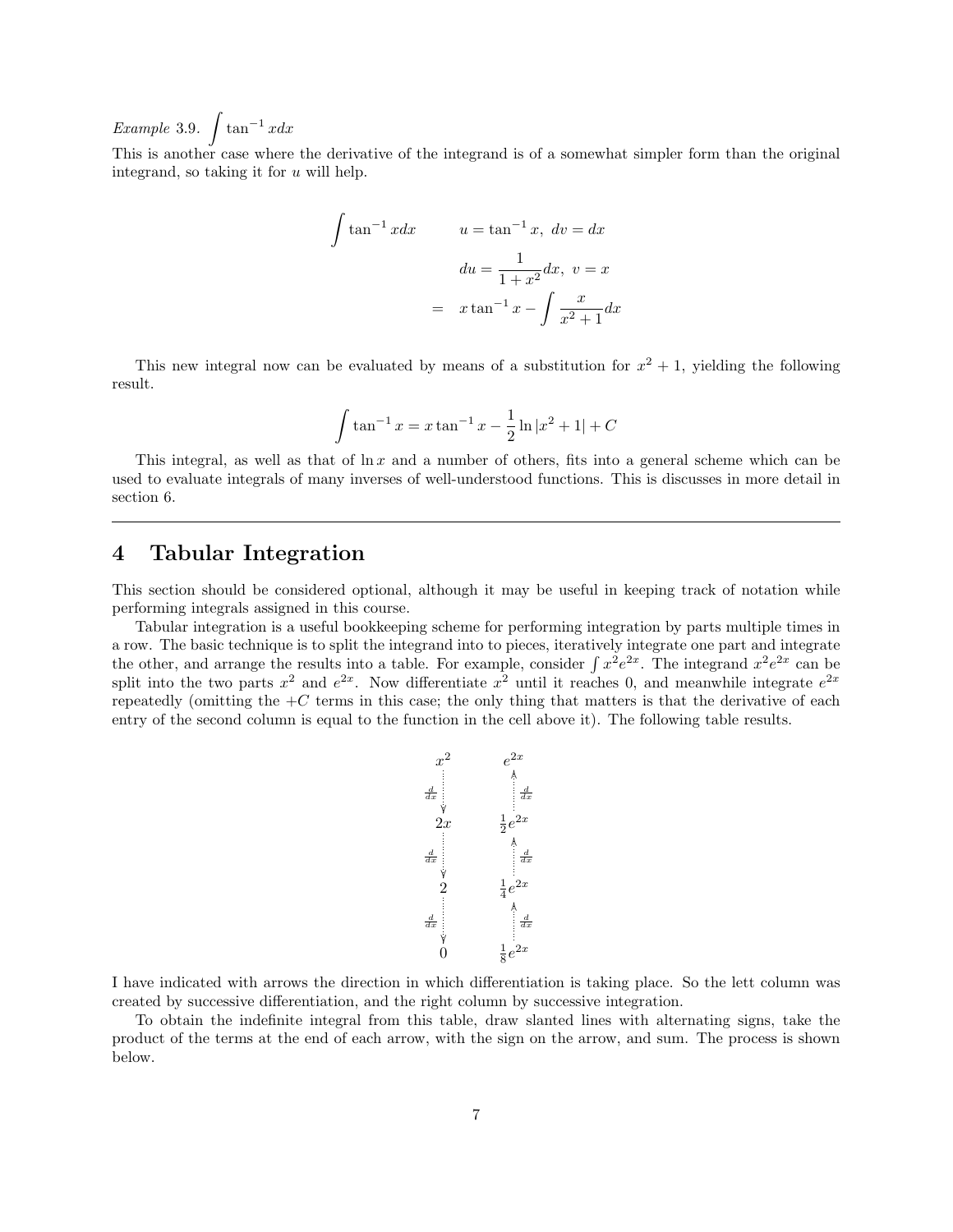

This technique will always work when the left column eventually becomes 0, that is, when the top of the left column is a polynomial. However, with a slight modification, the technique of tabular integration can be useful even when the left column does not eventually become 0. The modification is to add a horizontal line on the bottom row, give it a sign (in the same alternating fashion), and include the integral of the product of these terms (with the sign) in the sum.

For example, here is how you can use this more general type of tabular integration on  $\int e^{2x} \sin(3x) dx$ , which is example 29.5 in Gottlieb's textbook.



$$
\int e^{2x} \sin(3) dx = e^{2x} \cdot \left( -\frac{1}{3} \cos(3x) \right) - 2e^{2x} \cdot \left( -\frac{1}{9} \sin(3x) \right) + \int 4e^{2x} \cdot \left( -\frac{1}{9} \sin(3x) \right) dx
$$

$$
= -\frac{1}{3} e^{2x} \cos(3x) + \frac{2}{9} e^{2x} \sin(3x) - \frac{4}{9} \int e^{2x} \sin(3x) dx
$$

From here, both indefinite integrals can be moved to one side of the equation, and then computed by solving (as in the example in Gottlieb's book).

Notice that the reason a horizontal line with an integral is not necessary when the left column becomes 0 is quite simple: the integral is still there, but it is equal to 0.

Notice also that the usual version of integration by parts in general can be shown by a tabular integration with only two rows.

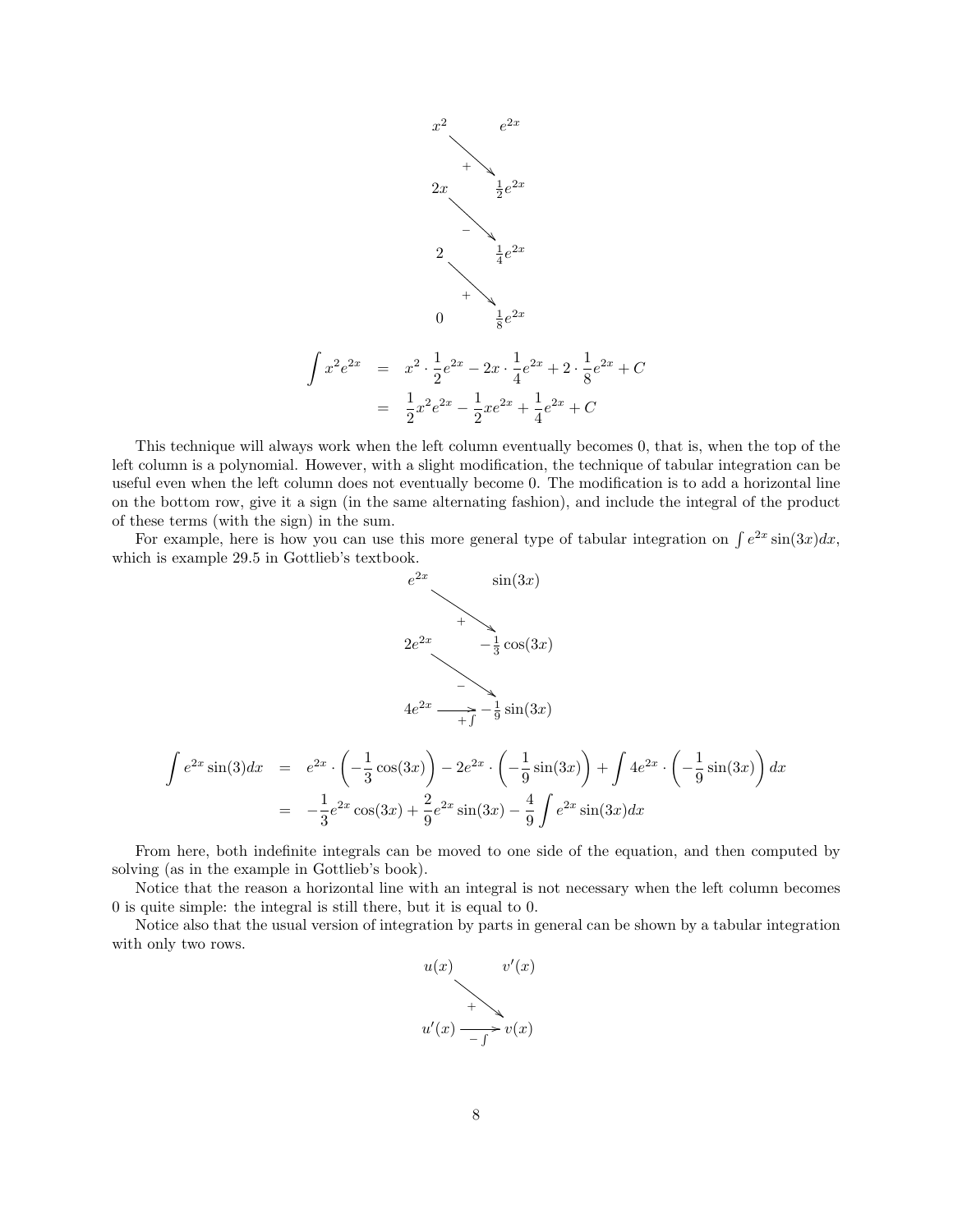$$
\int u(x)v'(x)dx = u(x) \cdot v(x) - \int u'(x)v(x)dx
$$

$$
\int u dv = uv - \int v du
$$

It is not difficult to see how iterating this process produces the general technique of tabular integration as described above.

## 5 Appendix: geometric interpretation

Integration by parts can be viewed as a generalization of the idea that an integral can be computed by slicing either horizontally or vertically. This appendix is meant to explain how this works.

Suppose that  $u(x), v(x)$  are functions of x, usually abbreviated u, v, and use as usual the shorthand  $du = u'(x)dx$  and  $dv = v'(x)dx$ . Suppose that we desire to compute the integral  $\int_{x=a}^{x=b} udv$ . We can visualize the value of this integral by plotting a curve with coordinates  $(v(x), u(x))$  from  $x = a$  to  $x = b$ ; the desired integral is the area under this curve, as shown in the picture.



Now, we can attempt to integrate one "one part" of the integral  $\int u dv$ , in effect assuming that u is constant, and guess that the indefinite integral is simply uv. What will be the error of this guess? The guess for the definite integral would be  $[uv]_{x=a}^{\overline{x=b}} = u(b)v(b) - u(a)v(b)$ , which can be seen geometrically as the L-shaped regions shown.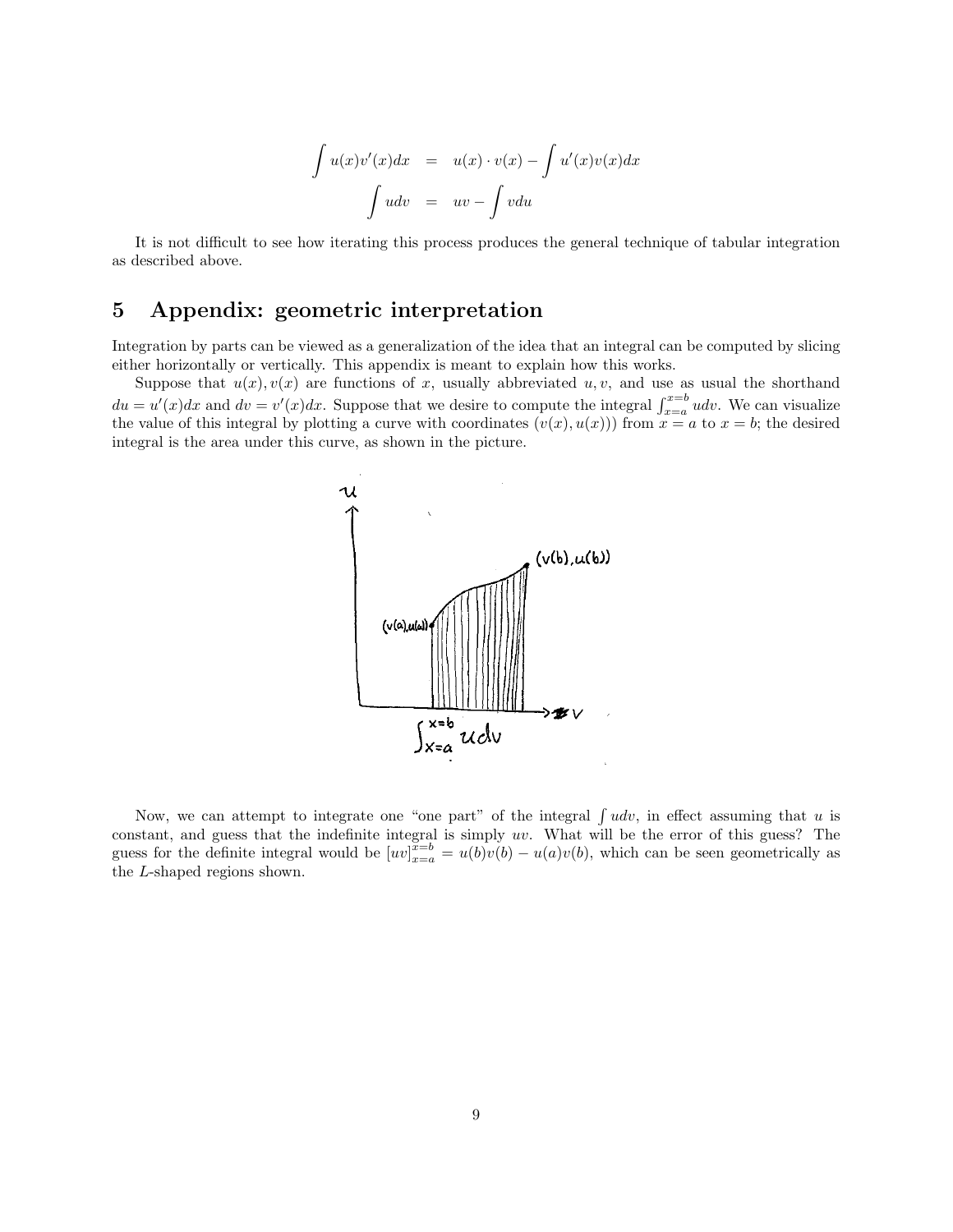

The error of this guess is precisely the area to the left of the curve, which can be computed by means of horizontal slicing; it is precisely equal to  $\int_{x=a}^{x=b} v du$ .



Therefore the formula for integration by parts of a definite integral is obtained.

$$
\int_{x=a}^{x=b} u dv = [uv]_{x=a}^{x=b} - \int_{x=a}^{x=b} v du
$$

The geometric effect of this transformation is to convert the effort of evaluating the original integral (sliced vertically) to evaluating a new, horizontally sliced integral, which may be easier. An example of an application which comes to mind from this viewpoint is described in the following appendix.

## 6 Appendix: integrating inverse functions

Recall from lecture 5 that the integral of an inverse function can often be more easily computed by "slicing horizontally," that is, transforming an integral that was originally with respect to  $x$  to an integral with respect to y. This is the sort of transformation that integration by parts accomplishes, although integration